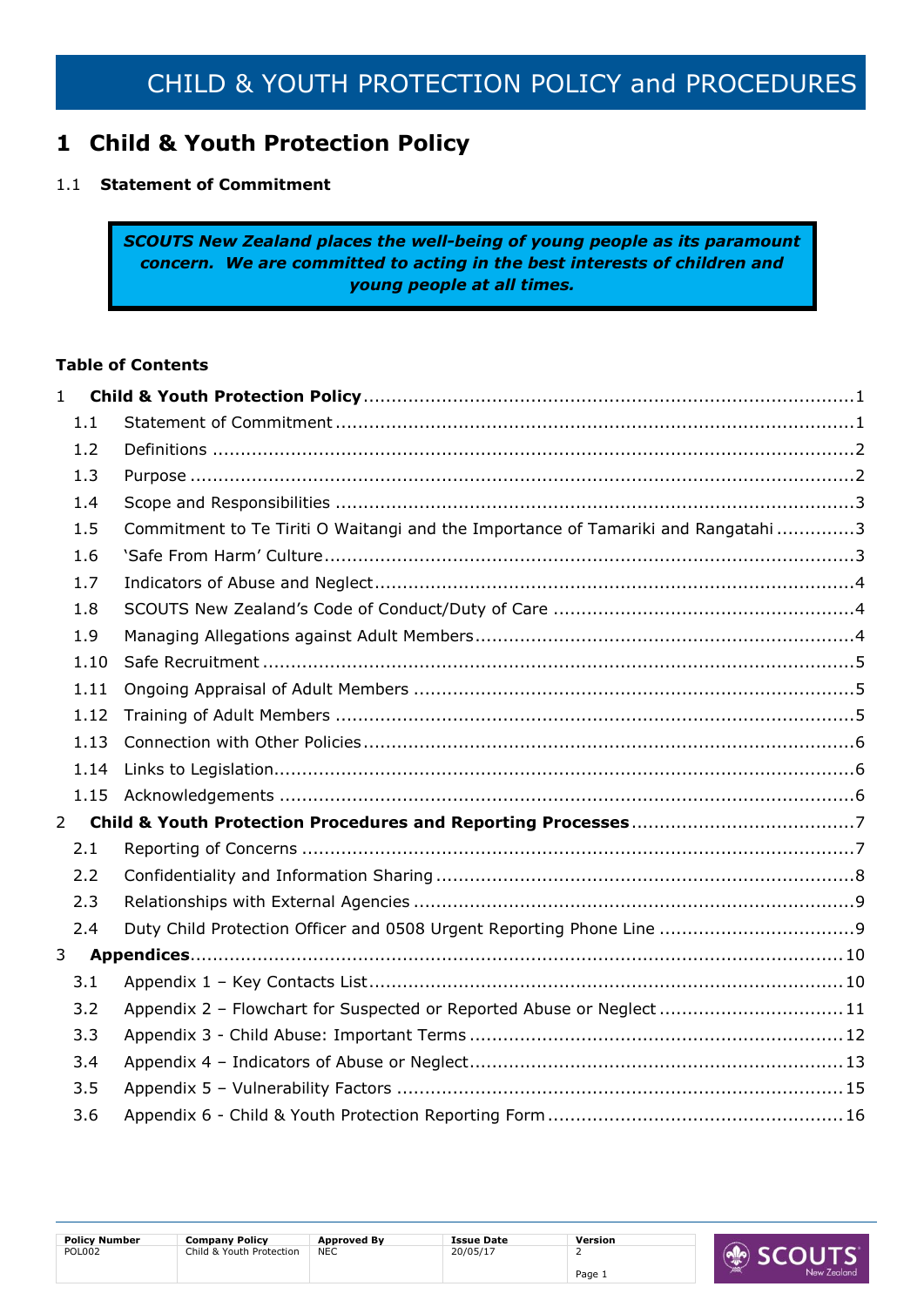### <span id="page-1-0"></span>1.2 **Definitions**

*Adults* refers to anyone aged eighteen or over who is involved in SCOUTS New Zealand, including all warranted leaders, Rovers, those employed directly by or who contract services to the organisation, or any person who volunteers their time for SCOUTS New Zealand in any form regardless of whether they are an invested member or not. Where the term '*adult members'* is used, this refers specifically to warranted adults or Rovers in the Movement.

*Duty Child Protection Officer (DCPO)* is a senior SCOUTS New Zealand team member appointed to support with Child & Youth Protection matters and be placed on the 0508 SCOUTHELP roster.

*Line leader* is a person that an adult member or staff member reports to (e.g. Group Leader or Zone Leader)

*Ministry for Vulnerable Children, Oranga Tamariki* – hereafter referred to as Oranga Tamariki

*National Child Protection Officer (NCPO)* is a person/s appointed by the Chief Executive of SCOUTS New Zealand, responsible for maintaining an oversight of concerns and disclosures of alleged child abuse.

*Safeguarding* is the action that is taken to promote the welfare of young people and protect them from harm.

*Screening* means verifying identity and gathering information through application forms, interviews, police vetting, and reference checks.

*Vetting* means the formal process of obtaining checks from another agency, e.g. the Police vetting service, criminal record checks.

*Young people* refers to any child or young person under the age of 18 engaged with a SCOUTS New Zealand activity, whether an invested member or not.

### <span id="page-1-1"></span>1.3 **Purpose**

The purpose of this policy is to:

- outline the Movement's 'Safe From Harm' focus, particularly in protecting young people involved with all activities associated with the Scout Movement;
- provide the overarching principles that guide our approach to Child & Youth Protection;
- assist everyone involved in SCOUTS New Zealand to identify abuse and neglect;
- facilitate and guide the Movement's Child & Youth Protection culture.

We have a responsibility to keep young people safe from harm. We will do this by supporting them through implementing systems, processes and learning to foster a safe and secure environment – both for young people and the adults who work alongside and care for them.

We will ensure that all disclosures of alleged abuse are acknowledged, and appropriate action is taken to ensure the safety of young people who make disclosures.

As a leading organisation in positive youth development, we put youth at the centre of all we do, and as such we will up-skill and empower both young people and adults to identify and report behaviours of concern. This is the Scout Method demonstrated in action.

| <b>Policy Number</b><br><b>Company Policy</b><br><b>Approved By</b><br><b>Issue Date</b><br>Version |
|-----------------------------------------------------------------------------------------------------|
| <b>POL002</b><br>20/05/17<br>Child & Youth Protection<br>NEC                                        |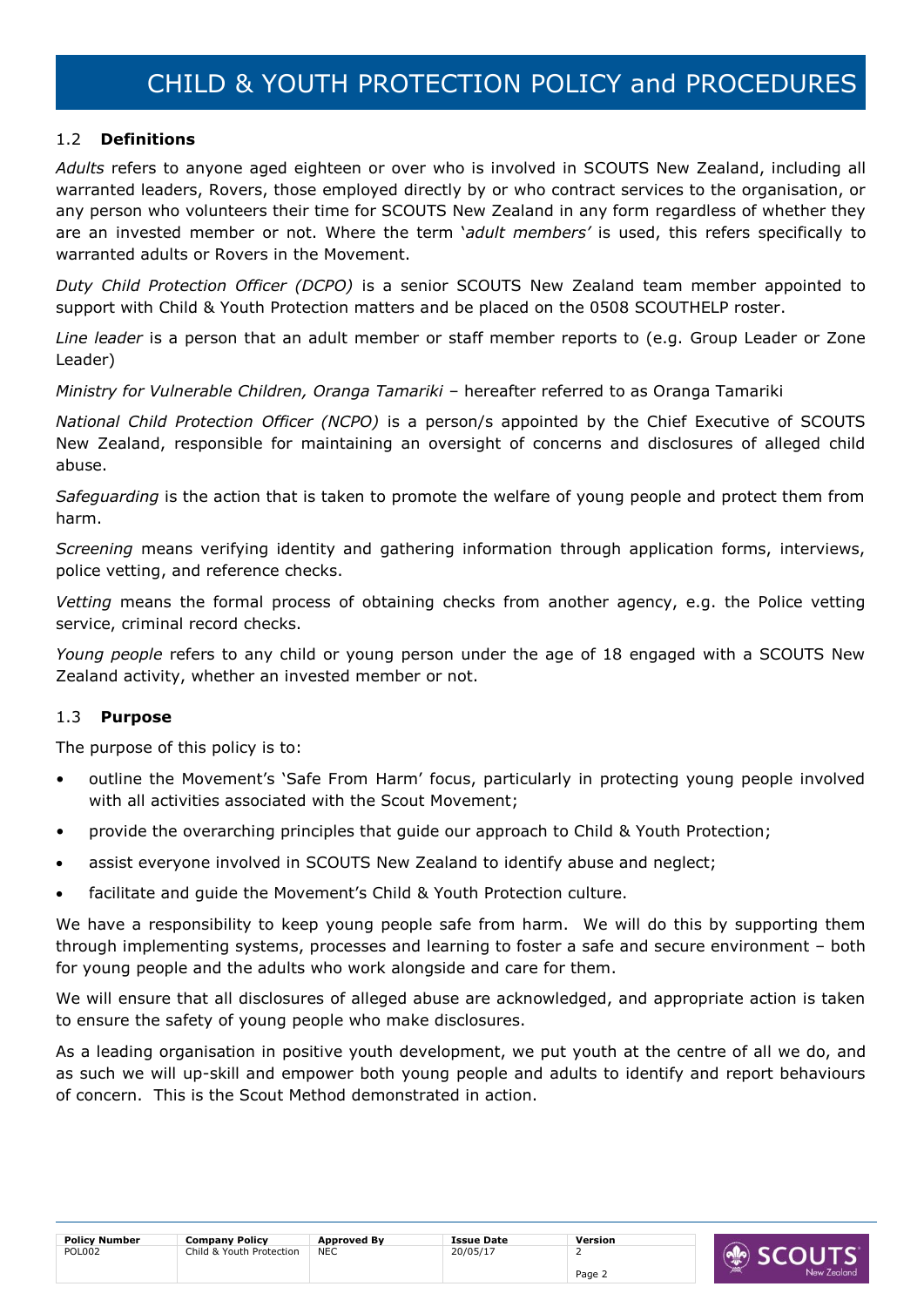### <span id="page-2-0"></span>1.4 **Scope and Responsibilities**

This policy and its associated procedures apply to all young people and adults engaged with any activity operated by SCOUTS New Zealand. All participants in SCOUTS New Zealand activities will receive the same protection regardless of age, disability, gender identity, ethnicity, religious belief or sexual orientation.

Child & Youth Protection is everyone's responsibility. Safeguarding all young people requires the constant co-operation of the entire SCOUTS New Zealand community and anyone else we involve in our programmes, from bus drivers to flying instructors to camp cooks.

In order to develop a 'Safe from Harm' culture, as outlined in the 'Youth at the Centre' priority of our Better Prepared strategy, all adults, young people and parents/caregivers involved with SCOUTS New Zealand need to understand, support and comply with this policy. Any adult member with line leadership or activity/project leadership responsibilities will ensure that all adults engaged with SCOUTS New Zealand in any capacity are familiar with this policy.

This policy should be referred to in conjunction with SCOUTS New Zealand's Code of Conduct/Duty of Care.

*This Child and Youth Protection Policy is approved by the National Executive Committee and will be reviewed at least every two years, or earlier if review of incidents determines a review is necessary.* 

*The procedures and appendices associated with this policy are operational and may change from time to time as required. Any changes will be communicated with the Movement and the most up to date copy of the policy and procedures will always be available on the SCOUTS New Zealand website.* 

### <span id="page-2-1"></span>1.5 **Commitment to Te Tiriti O Waitangi and the Importance of Tamariki and Rangatahi**

SCOUTS New Zealand acknowledges Te Tiriti o Waitangi and will always ensure our commitment to young people through acknowledging the unique space that Māori hold as tangata whenua (the indigenous people) of this land*.*

Further, the kaupapa of valuing tamariki and rangatahi (children and young people) as important members of our rōpu and whānau (organisation and family) is reflected in SCOUTS New Zealand's approach to Child & Youth Protection. Young people's well-being is paramount.

### <span id="page-2-2"></span>1.6 **'Safe From Harm' Culture**

SCOUTS New Zealand is committed to developing a culture where all members feel equipped to challenge inappropriate behaviour.

SCOUTS New Zealand will keep young people safe through:

- providing good information to young people and parents about our 'Safe From Harm' practices;
- exposure to safety messages in our programmes and training;
- ensuring a robust recruitment policy for adults;
- making procedures to report concerns straight-forward and safe.

The learning and development of adult members and young people is an essential part of this culture, and we will develop learning opportunities in organisational Child & Youth Protection good practice through three key avenues:

- educating young people about keeping safe;
- educating all adult members on our policies and procedures for protecting young people and for ensuring their own safety, and building their confidence to report on unusual or unacceptable behaviour;
- informing parents and caregivers regarding protecting their children.

| <b>Policy Number</b> | <b>Company Policy</b>    | <b>Approved By</b> | <b>Issue Date</b> | Version |
|----------------------|--------------------------|--------------------|-------------------|---------|
| POL002               | Child & Youth Protection | <b>NEC</b>         | 20/05/17          |         |
|                      |                          |                    |                   | Page 5  |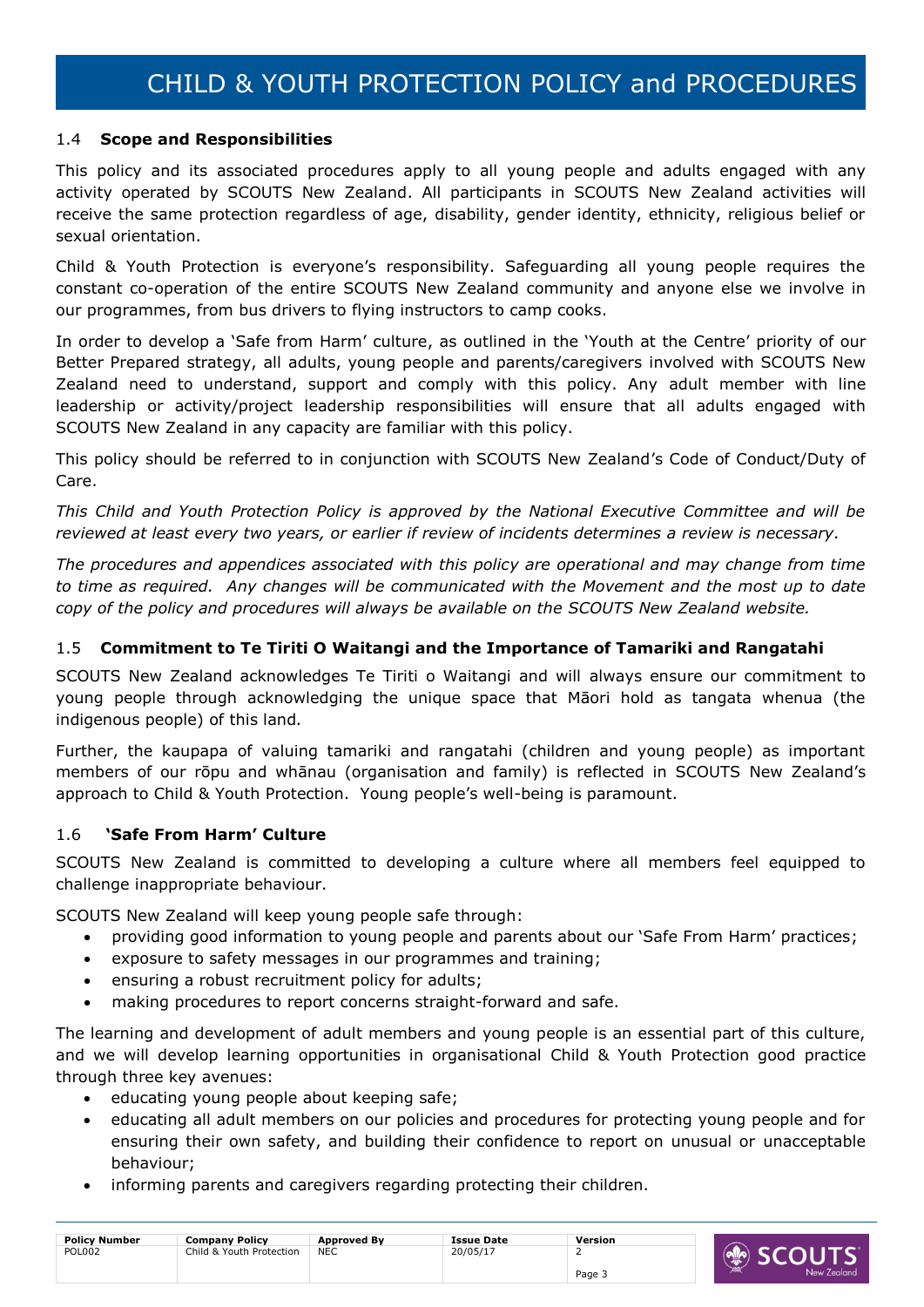SCOUTS New Zealand will protect our adults against the potential of false accusations through active education of our Code of Conduct/Duty of Care, role modelling good practice, robust recruitment policies and proactively encouraging a team approach to all activities.

A 'Safe from Harm' culture benefits adults and the Movement as much as it does the young people; adults have an important part to play in always acting beyond reproach.

### <span id="page-3-0"></span>1.7 **Indicators of Abuse and Neglect**

The sad reality is that most child abuse occurs in what would otherwise be seen as a 'safe' environment, often undertaken by a trusted family member, friend, teacher or mentor.

All adult members must have the knowledge to identify typical indicators of abuse, and have the confidence to take appropriate action if abuse is suspected, or where behaviours could indicate additional support is required. Training modules will be available to up-skill adult members in this critical area.

The appendices provide helpful information for defining different types of abuse and neglect *(Appendix 3)*, as well as *common indicators (Appendix 4)* and *vulnerability factors (Appendix 5)*.

### <span id="page-3-1"></span>1.8 **SCOUTS New Zealand's Code of Conduct/Duty of Care**

The Code of Conduct/Duty of Care outlines the acceptable behaviours of all adults involved with SCOUTS New Zealand activities. The best approach to avoiding false accusations is to avoid unaccompanied and unobserved activities with young people wherever possible. For their own protection, adults must avoid potentially compromising situations by ensuring, where reasonably possible, that at least two adults are in attendance at all times while supervising and/or accompanying young people. This includes for the transportation of young people.

### <span id="page-3-2"></span>1.9 **Managing Allegations against Adult Members**

Firstly, it's important to note that anyone in SCOUTS New Zealand has the right to report any concerns or suspicions about another member in confidence and free from harassment. *Please see SCOUTS New Zealand's Whistle blowing policy for further information (currently being developed).*

Any allegation that an adult has behaved in an inappropriate or unsafe way must be taken seriously and handled in an appropriate manner that ensures the young person's safety first, as well as respecting the confidentiality (where appropriate) of the adult member.

SCOUTS New Zealand will not act alone and will respond to suspicions and allegations of child abuse by an adult member in a manner which best ensures the young person's immediate and long-term safety. We will treat all suspicions or allegations against adult members and staff members with the same seriousness. No person in SCOUTS New Zealand will collude to protect an individual or the Movement. The safety and wellbeing of young people will remain paramount in all situations.

This policy permits escalation past a line leader if there is an immediate need for protecting the safety of a young person. This includes any situation where a concern may be about any person at any level of the organisation.

SCOUTS New Zealand will support members who report concerns about abuse in good faith, even if an investigation results in no further action being taken. The law will also protect any person disclosing or supplying information in good faith.

The DCPO must immediately ensure that any reported individual does not have any contact with the young person making the allegation and will be prevented from having further unsupervised access to young people during any investigation.

| <b>Policy Number</b> | <b>Company Policy</b>    | <b>Approved By</b> | <b>Issue Date</b> | Version |                                                   |
|----------------------|--------------------------|--------------------|-------------------|---------|---------------------------------------------------|
| POL002               | Child & Youth Protection | <b>NEC</b>         | 20/05/17          |         | <b>SCOLIT</b><br>$\left(\text{N}_\text{R}\right)$ |
|                      |                          |                    |                   | Page 4  | New Zeala                                         |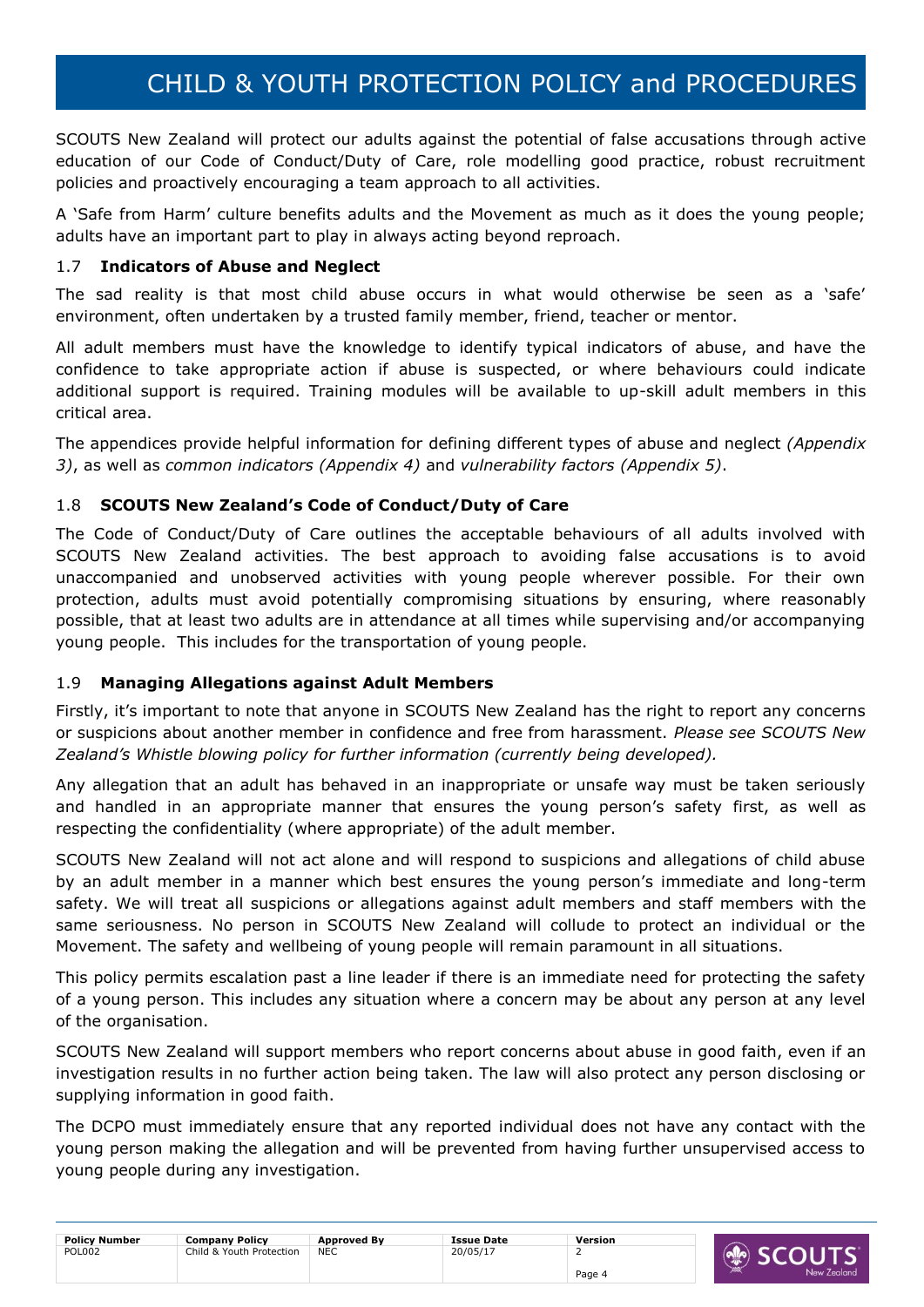It is important that no internal enquiry is undertaken, and no evidence gathered that might prejudice any criminal investigation. If the Police decide to undertake a criminal investigation, then the adult member may be temporarily withdrawn from all SCOUTS New Zealand activities as a precautionary measure. If SCOUTS New Zealand is aware that an adult member who it has placed on precautionary suspension also works with young people for another organisation, either as an employee or a volunteer, it will ensure that New Zealand Police is informed of the suspension and the possible membership of another organisation.

Allegations will be treated in such a way that the rights of adults and the stresses associated with potential false allegations are also taken into consideration and SCOUTS New Zealand will ensure appropriate support is made available. If a criminal prosecution is not pursued, then a disciplinary enquiry may still be undertaken if there are "reasonable grounds for concern" around adherence to any organisational policy. The allegation may represent inappropriate behaviour or poor practice by an adult member which needs to be considered under internal disciplinary procedures.

The National Child Protection Officer will ensure a debrief and/or review is undertaken after each reported incident and any learnings are noted to improve SCOUTS New Zealand good practice.

### <span id="page-4-0"></span>1.10 **Safe Recruitment**

The vast majority of adults working with young people provide a safe and supportive environment. Unfortunately, there will also be adults who wish to gain access to young people for abusive purposes, and may attempt to use volunteering, employment or contracting with SCOUTS New Zealand as a means for this opportunity.

An effective point at which SCOUTS New Zealand can minimise the possibility of abuse to young people in its care is in the recruitment of adult members. SCOUTS New Zealand will ensure that all adult members have been appropriately vetted and screened through the warranting or employment process. *See Safe Recruitment Policy for further details (currently being developed).*

### <span id="page-4-1"></span>1.11 **Ongoing Appraisal of Adult Members**

SCOUTS New Zealand will conduct three yearly police vetting checks on all adult members. This is a requirement for an ongoing warrant with SCOUTS New Zealand.

Leaders of adults must ensure that the standard of care and behaviour provided for young people involved with SCOUTS New Zealand does not fall to an unacceptable level by ensuring there is ongoing support and monitoring of adults.

### <span id="page-4-2"></span>1.12 **Training of Adult Members**

SCOUTS New Zealand will ensure that Child & Youth Protection training is available to all adult members through our Adult Development Policy.

Training will enable adult members to:

- identify when young people are vulnerable and are at risk of abuse;
- take thorough and effective preventive action;
- respond in the most appropriate way to young people who are suspected of being abused;
- report their concerns appropriately;
- provide support where required;
- recognise their responsibilities regarding suspected poor practice or possible abuse.

| <b>Policy Number</b> | <b>Company Policy</b>    | <b>Approved By</b> | <b>Issue Date</b> | Version |
|----------------------|--------------------------|--------------------|-------------------|---------|
| <b>POL002</b>        | Child & Youth Protection | <b>NEC</b>         | 20/05/17          |         |
|                      |                          |                    |                   | Page 5  |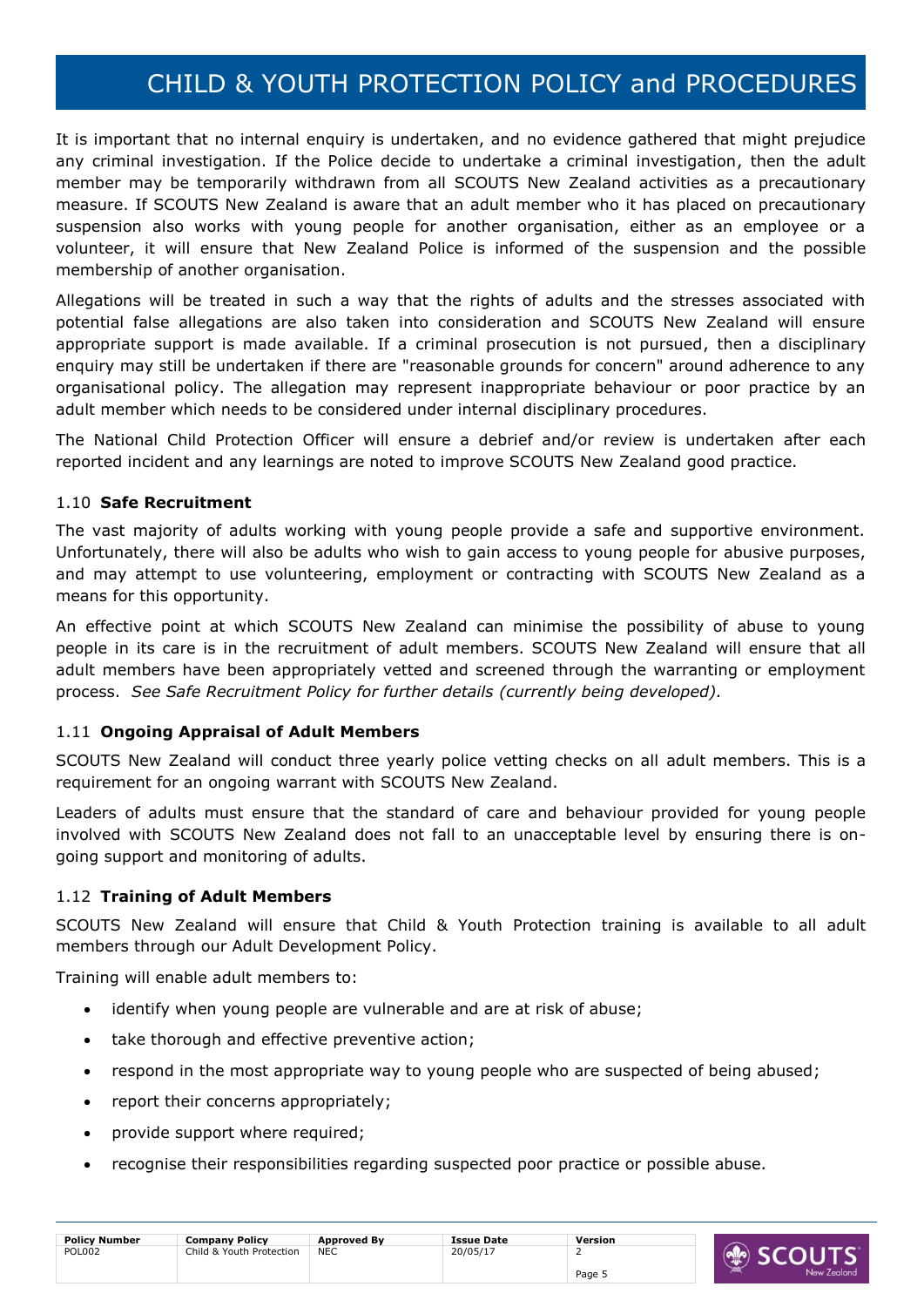Sound practice and adult training can act as a deterrent to offenders who are seeking to work around young people, and also minimise any opportunity for potential abuse to occur. Records of training will be kept to ensure that training is appropriate and regularly updated. SCOUTS New Zealand will review the content of Child & Youth Protection training on a two-yearly basis to ensure that it remains current good practice. Training will also be reviewed if incident reviews identify shortfalls.

*Induction Training* - SCOUTS New Zealand recognises that induction and Child & Youth Protection training for new adult members is critical to the safety of young people. Child & Youth Protection training will be compulsory for all adult members upon joining the Movement.

*On-Going or Refresher Training* - the ability of adult members to protect young people is critical. All adult members will be expected to undertake ongoing refresher training in Child & Youth Protection at a level appropriate to their position.

### <span id="page-5-0"></span>1.13 **Connection with Other Policies**

This Child & Youth Protection Policy and Procedures are to be used in conjunction with the following organizational policies and documents:

| Policy Organisation and Rules                                      | Youth Development Policy                  |
|--------------------------------------------------------------------|-------------------------------------------|
| Code of Conduct/Duty of Care                                       | <b>Adult Development Policy</b>           |
| <b>Complaints Policy</b>                                           | Health & Safety Policy (being developed)  |
| <b>Equal Opportunities Policy</b>                                  | Privacy Policy (being developed)          |
| An Introduction to SCOUTS New Zealand (booklet<br>for new leaders) | Whistle Blowing Policy (being developed)  |
| Social Networking Sites and Scouting Policy                        | Safe Recruitment Policy (being developed) |

### <span id="page-5-1"></span>1.14 **Links to Legislation**

This policy has been informed by the following sources of legislation:

| Children Young Persons and Their Families Act   Human Rights Act 1993<br>1989 |                                                                                    |
|-------------------------------------------------------------------------------|------------------------------------------------------------------------------------|
| Vulnerable Children Act 2014                                                  | United Nations Convention on the Rights of the<br>Child 1989 (ratified in NZ 1993) |
|                                                                               | Privacy Act 1993                                                                   |

### <span id="page-5-2"></span>1.15 **Acknowledgements**

*Our thanks to Safeguarding Children Initiative for providing a professional external review of our previous Child Protection Policy. Thanks also to Heidi Mills (Infinite ConnectioNZ) for interpreting the SCI recommendations to this reviewed policy.* 

We acknowledge Child Matters for their excellent resources which have helped inform this policy. Further *information and a range of excellent training opportunities can be found on their website: <http://www.childmatters.org.nz/>*

*Sincere thanks to Dave Marshall (National Director Big Brothers Big Sisters) and Alex Warriner (Health & Safety Advisor for SCOUTS New Zealand) for their input and peer review, Ruth Hughes (Child Protection Officer for SCOUTS Ireland) for advice, and to Alistair Kendrick (National Council) for quality assurance checking. The development of this policy and procedures was led by Shaun Greaves (Head of Learning & Delivery for SCOUTS New Zealand).* 

| <b>Policy Number</b> | <b>Company Policy</b>    | Approved By | <b>Issue Date</b> | Version |
|----------------------|--------------------------|-------------|-------------------|---------|
| <b>POL002</b>        | Child & Youth Protection | <b>NEC</b>  | 20/05/17          |         |
|                      |                          |             |                   | Page 6  |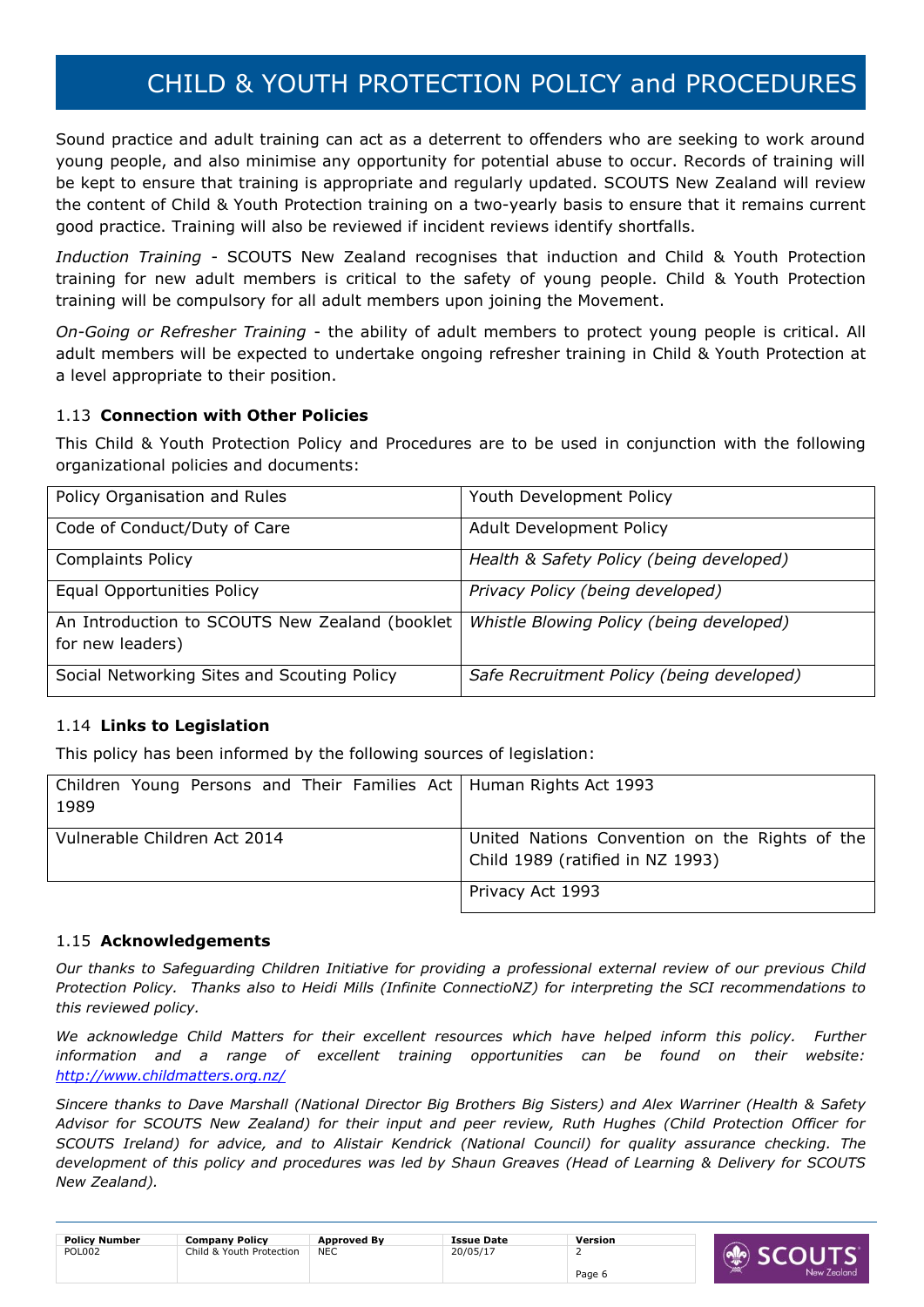### <span id="page-6-0"></span>**2 Child & Youth Protection Procedures and Reporting Processes**

### <span id="page-6-1"></span>2.1 **Reporting of Concerns**

Any concerns of suspected child abuse must be taken seriously and handled in an appropriate manner that ensures the young person's safety. *Please read the following information in conjunction with the flow chart in Appendix 2 which outlines the process for reporting a Child & Youth Protection concern*.

If you have an immediate concern about a young person's safety and/or well-being:

*You can contact the Police (111) or Oranga Tamariki (0508 FAMILY) at any time if you believe a young person is at risk of harm/abuse. Inform the DCPO on 0508 SCOUTHELP of any action you have taken.*

*Oranga Tamariki is also available to provide advice, as well as for reporting cases of suspected abuse. Anyone can contact Oranga Tamariki (or Police) directly at any time.* 

- $\rightarrow$  If there is no apparent imminent danger to the young person, it is still encouraged to make a report of concern to Oranga Tamariki;
- → Please also advise the DCPO on 0508 SCOUTHELP and follow the steps outlined below. If required, they can also help you with the process to make a report of concern to Oranga Tamariki, and can assist you in filling out the *Child & Youth Protection Reporting Form (Appendix 6)*.

### **If a young person talks to you about suspected abuse by someone else:**

*Your responsibility is to listen and refer; not investigate.* 

- Remember that the safety and well-being of the young person comes before the interests of any other person;
- Listen to them, allow them to speak without interrupting them;
- Do not promise not to talk to anyone else about their situation. Say that, depending on what they tell you, you may need to seek further help;
- Accept what they say;
- Look at the young person directly, but do not appear shocked;
- Do not seek help while the young person is talking to you (this can be off-putting to them);
- Offer reassurance, without passing any judgement;
- Assure them that they have done the right thing by telling someone, that it's not their fault, and you will do your best to help;
- Be aware that the young person may have been threatened;
- Let them know that you need to tell someone else;
- Let them know what you are going to do next and that you will let them know what happens.

Ensure that while the young person is talking with you that you are not alone with them, or that you are at least in visual sight of others.

| <b>Policy Number</b> | <b>Company Policy</b>    | <b>Approved By</b> | <b>Issue Date</b> | Version |
|----------------------|--------------------------|--------------------|-------------------|---------|
| <b>POL002</b>        | Child & Youth Protection | <b>NEC</b>         | 20/05/17          | -       |
|                      |                          |                    |                   | Page:   |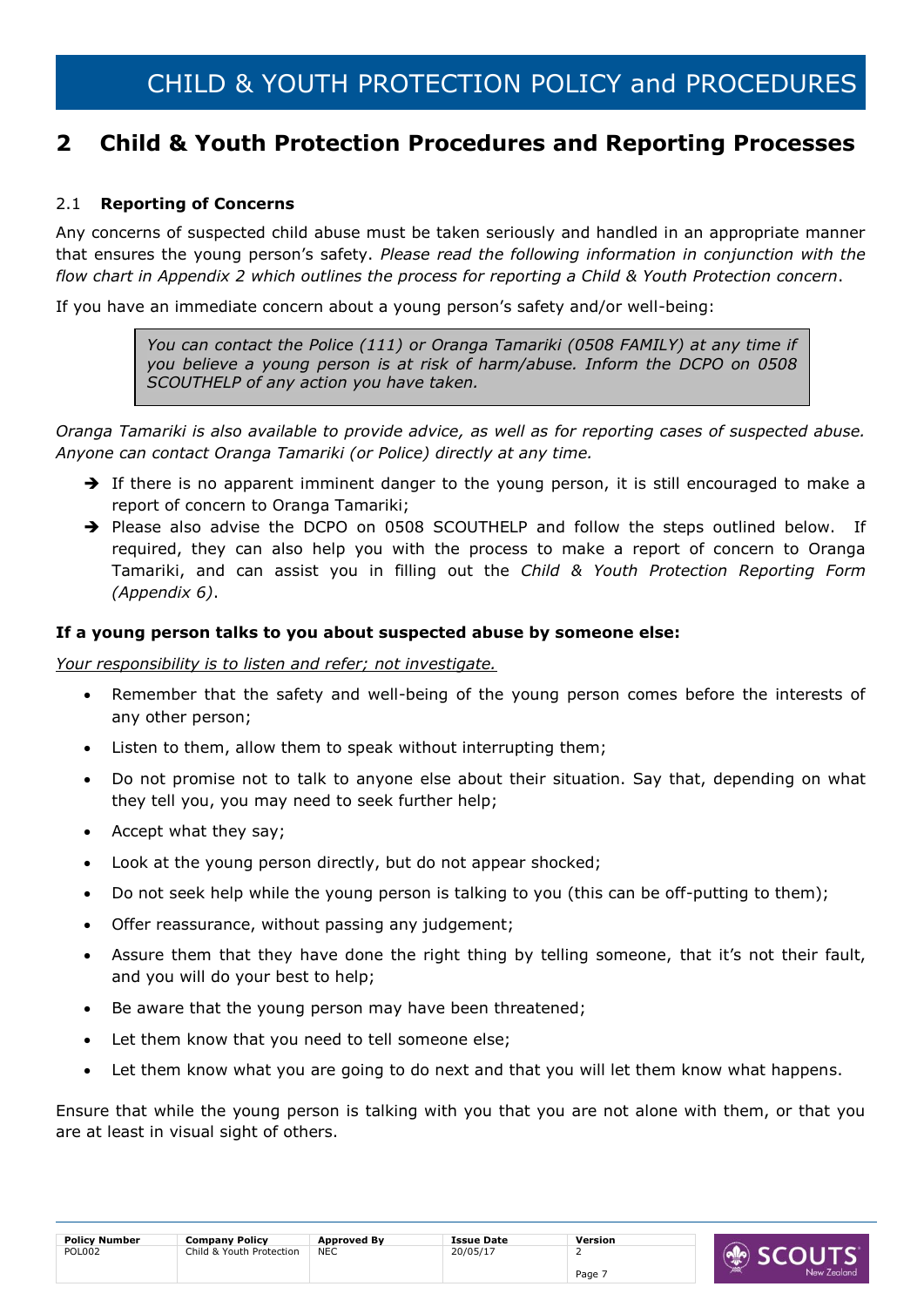Once away from the young person, the following steps are important:

- Immediately contact the DCPO on 0508 SCOUTHELP;
- Write careful notes of what was said; use actual words wherever possible, use the Child & Youth Protection Reporting Form *(see Appendix 6)*;
- Sign, date and send your Child & Youth Protection Reporting Form to the DCPO;
- Make sure that no further Scouting situation could arise to cause any further concern;
- Please maintain contact with the DCPO if you learn that anything around the situation with the young person changes;
- Ensure you keep your line leadership informed as required (e.g. Group Leader, Zone Leader, Regional Development Manager).

If for any reason you cannot get hold of the DCPO, please contact your Zone Leader or Regional *Development Manager who may be able to advise regarding the appropriate next steps and information.* 

If the situation calls for it, the DCPO is to inform NZ Police and/or Oranga Tamariki as appropriate, and will maintain contact with these agencies with any updates about the young person, to re-report if situations stay the same or get worse, and to ensure SCOUTS New Zealand is kept informed. They will arrange for advice and support to be made available for all affected parties when child abuse is suspected. They will follow the correct protocols and inform the Chief Executive of SCOUTS New Zealand. If anyone is concerned about how a situation is being managed once a concern has been raised, they can contact the appropriate line leader or person listed in the *Key Contacts List in Appendix 1*.

The NCPO will debrief with necessary parties and conduct a review after each concern has been raised to ensure that the procedures and reporting lines remain robust and effective.

If you receive any external or media queries, please direct them to the Head of Communications or Chief Executive at the National Scout Centre by calling 0800 SCOUTS. If it is after hours, refer these to the 0508 SCOUTHELP line.

### <span id="page-7-0"></span>2.2 **Confidentiality and Information Sharing**

The NCPO is responsible for on-going liaison with New Zealand Police and Oranga Tamariki for the release of information and documentation relating to a reported issue. The NCPO will ensure the genuine identity of any person who requests information.

Consideration needs to be given to procedures regarding contacting the parents/caregivers. These decisions will be made in consultation with Oranga Tamariki and/or Police to ensure that the risk to the young person is not increased or that the investigation is not hindered in any way.

SCOUTS New Zealand recognizes that all members must act within the legal requirements of the Privacy Act, Children Young Persons and their Families Act, Health information Act and other relevant legislation. There are provisions within each of these acts for sharing information needed to protect young people and enable other people to carry out their legitimate functions. Information sharing will be restricted to those who have a need to know to protect young people and all affected parties.

The National Scout Centre will securely store written records of all communications and transactions of information for audit purposes. The National Executive Committee will also assess risk trends based on summary reports from the Chief Executive.

| <b>Policy Number</b> | Company Policy           | <b>Approved By</b> | <b>Issue Date</b> | Version |                   |
|----------------------|--------------------------|--------------------|-------------------|---------|-------------------|
| <b>POL002</b>        | Child & Youth Protection | <b>NEC</b>         | 20/05/17          |         | $\mathbf{r}$<br>╰ |
|                      |                          |                    |                   | Page 8  | Zealand           |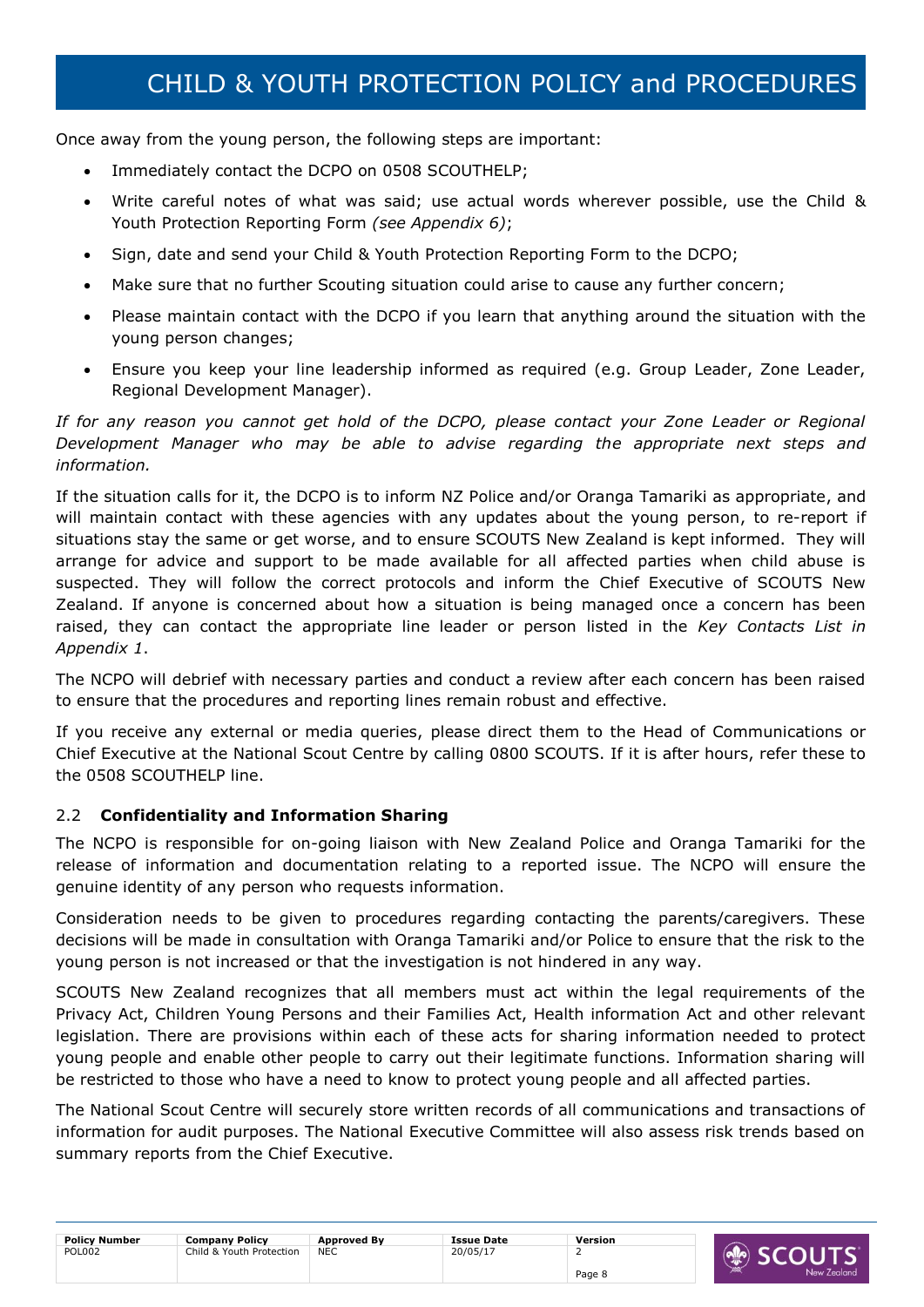### <span id="page-8-0"></span>2.3 **Relationships with External Agencies**

SCOUTS New Zealand recognises that by law, [Sec 15 of the Children, Young Persons and Their Families Act 1989] any person may report a case of suspected abuse to the statutory agencies. Adults who suspect or uncover abuse must not investigate cases themselves; they must follow this policy and report to the DCPO and/or to New Zealand Police and/or Oranga Tamariki.

The NCPO will ensure that it has contacts for Oranga Tamariki and Police offices and maintain this information. A list of specialist agencies will be kept and updated by the NCPO.

### <span id="page-8-1"></span>2.4 **Duty Child Protection Officer and 0508 Urgent Reporting Phone Line**

This urgent reporting phone line is staffed 24/7 by trained staff members on a roster system. Each DCPO will be trained to be able to support with emergency reporting through the 0508 number.

This mechanism does not preclude the standard SCOUTS New Zealand reporting system for nonemergency events. Please direct non-urgent queries or reports through your line leader (e.g Group Leader, Zone Leader).

| <b>Policy Number</b> | <b>Company Policy</b>    | <b>Approved By</b> | <b>Issue Date</b> | Version |  |
|----------------------|--------------------------|--------------------|-------------------|---------|--|
| <b>POL002</b>        | Child & Youth Protection | <b>NEC</b>         | 20/05/17          |         |  |
|                      |                          |                    |                   | Page 9  |  |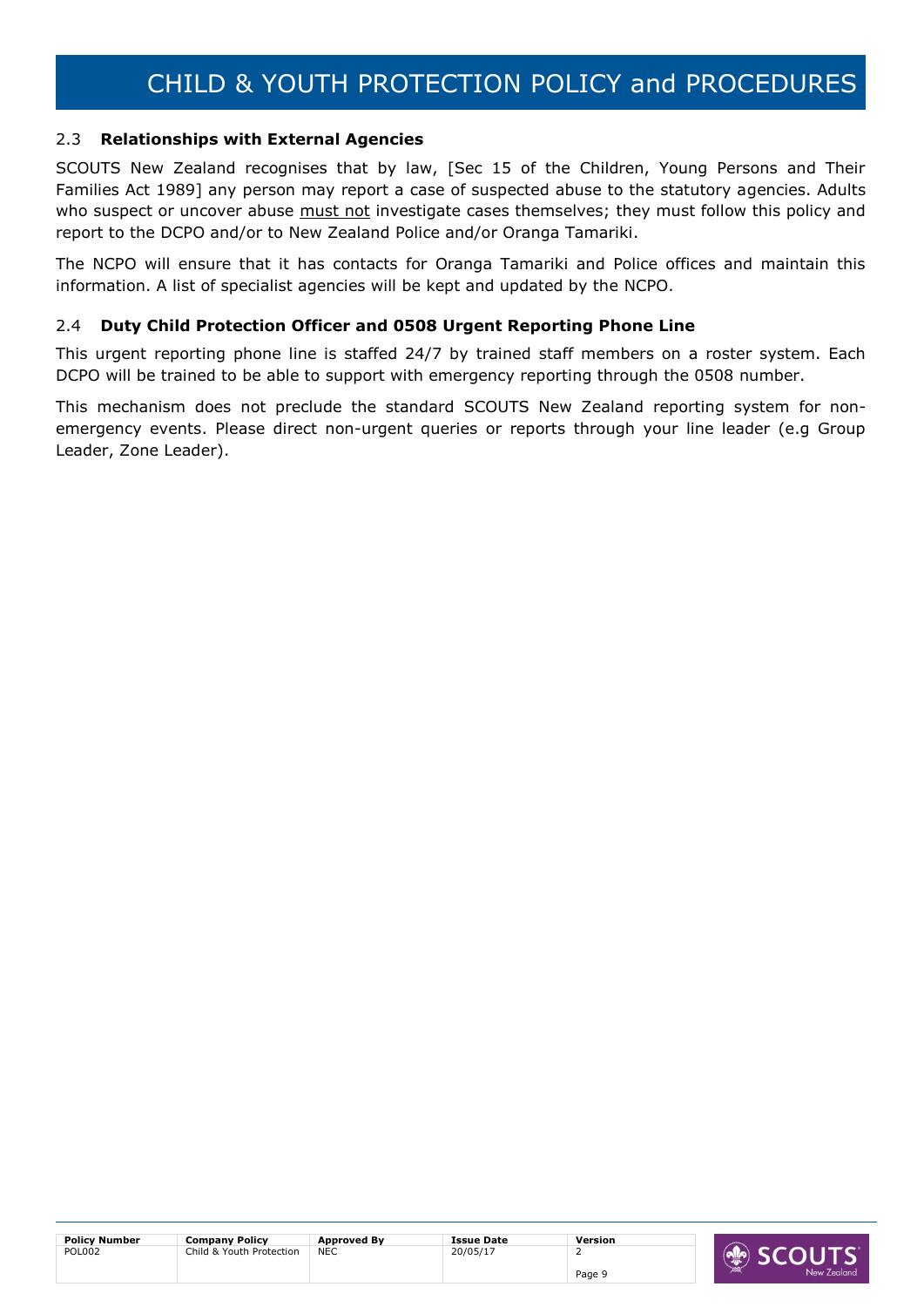## <span id="page-9-0"></span>**3 Appendices**

### <span id="page-9-1"></span>3.1 **Appendix 1 – Key Contacts List**

| <b>Role/Position</b>                     | <b>Contact Details</b>                              |
|------------------------------------------|-----------------------------------------------------|
|                                          | Insert your local contact details where<br>required |
| <b>SCOUTS New Zealand Safety Hotline</b> | 0508 SCOUTHELP                                      |
| <b>Duty Child Protection Officer</b>     | 0508 726 884                                        |
|                                          | scouthelp@scouts.org.nz                             |
| Your Zone Leader                         |                                                     |
| Your Regional Development Manager        |                                                     |
| National Child Protection Officer        |                                                     |
| Head of National Development             |                                                     |
| <b>Chief Executive</b>                   |                                                     |
| <b>Head of Communications</b>            |                                                     |
| For media enquiries                      | media@scouts.org.nz                                 |
| Head of Learning & Delivery              |                                                     |
| Health & Safety Advisor                  |                                                     |
|                                          |                                                     |
|                                          |                                                     |
|                                          |                                                     |
|                                          |                                                     |

### **Member Assistance Programme**

Child & Youth Protection issues can be stressful and the welfare of our members, both young people and adults, is important. We make available a free member support service through our partner OCP. They can be contacted on:

0800 377 990

[support@ocp.co.nz](mailto:support@ocp.co.nz)

| <b>Policy Number</b> | <b>Company Policy</b>    | <b>Approved By</b> | <b>Issue Date</b> | <b>Version</b> |
|----------------------|--------------------------|--------------------|-------------------|----------------|
| <b>POL002</b>        | Child & Youth Protection | <b>NEC</b><br>__   | 20/05/17          |                |
|                      |                          |                    |                   | Page 10        |

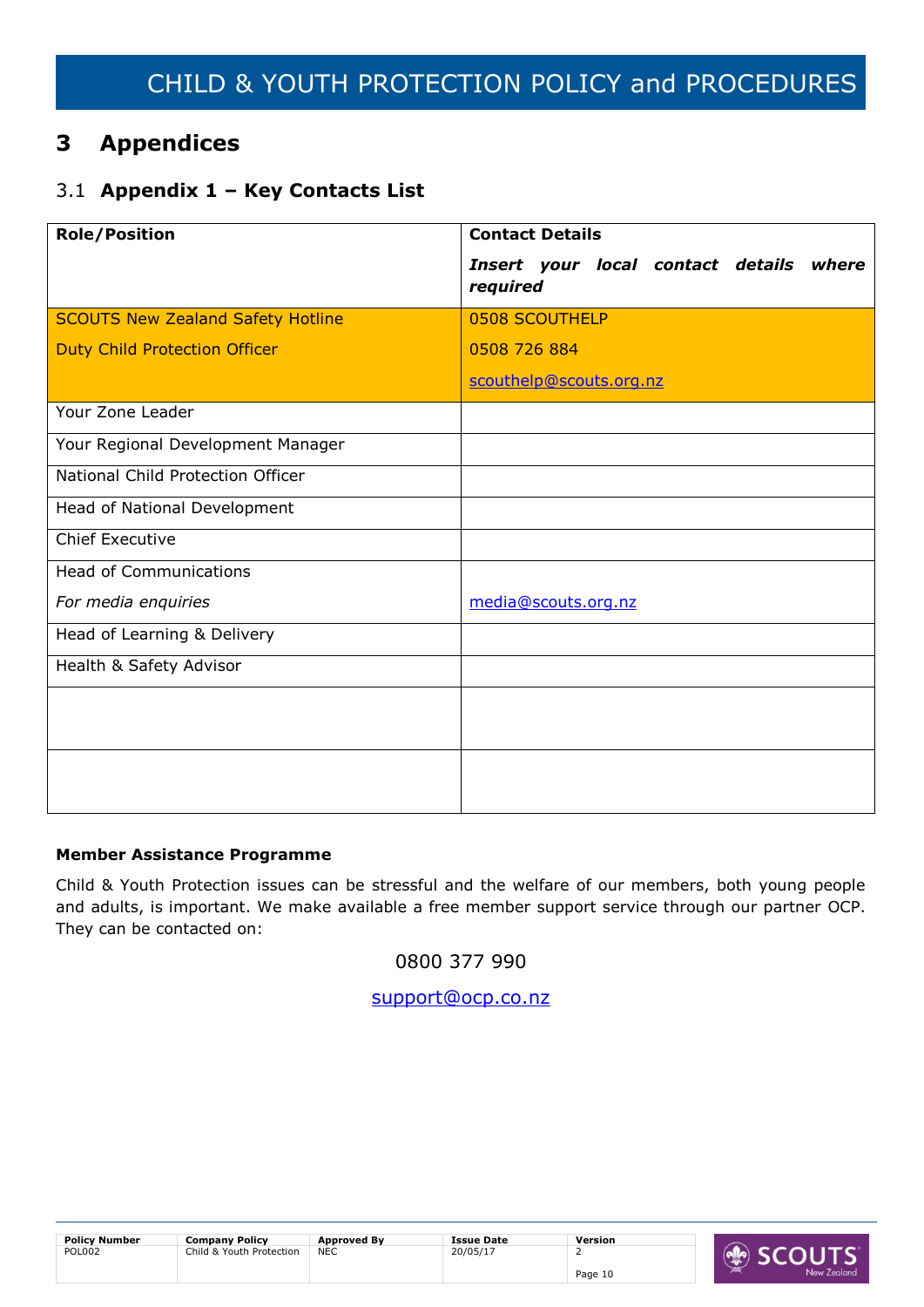### <span id="page-10-0"></span>3.2 **Appendix 2 – Flowchart for Suspected or Reported Abuse or Neglect**



| <b>Policy Number</b> | <b>Company Policy</b>    | <b>Approved By</b> | <b>Issue Date</b> | Version |           |
|----------------------|--------------------------|--------------------|-------------------|---------|-----------|
| <b>POL002</b>        | Child & Youth Protection | <b>NEC</b>         | 20/05/17          |         |           |
|                      |                          |                    |                   | Page 1ı | New Zeala |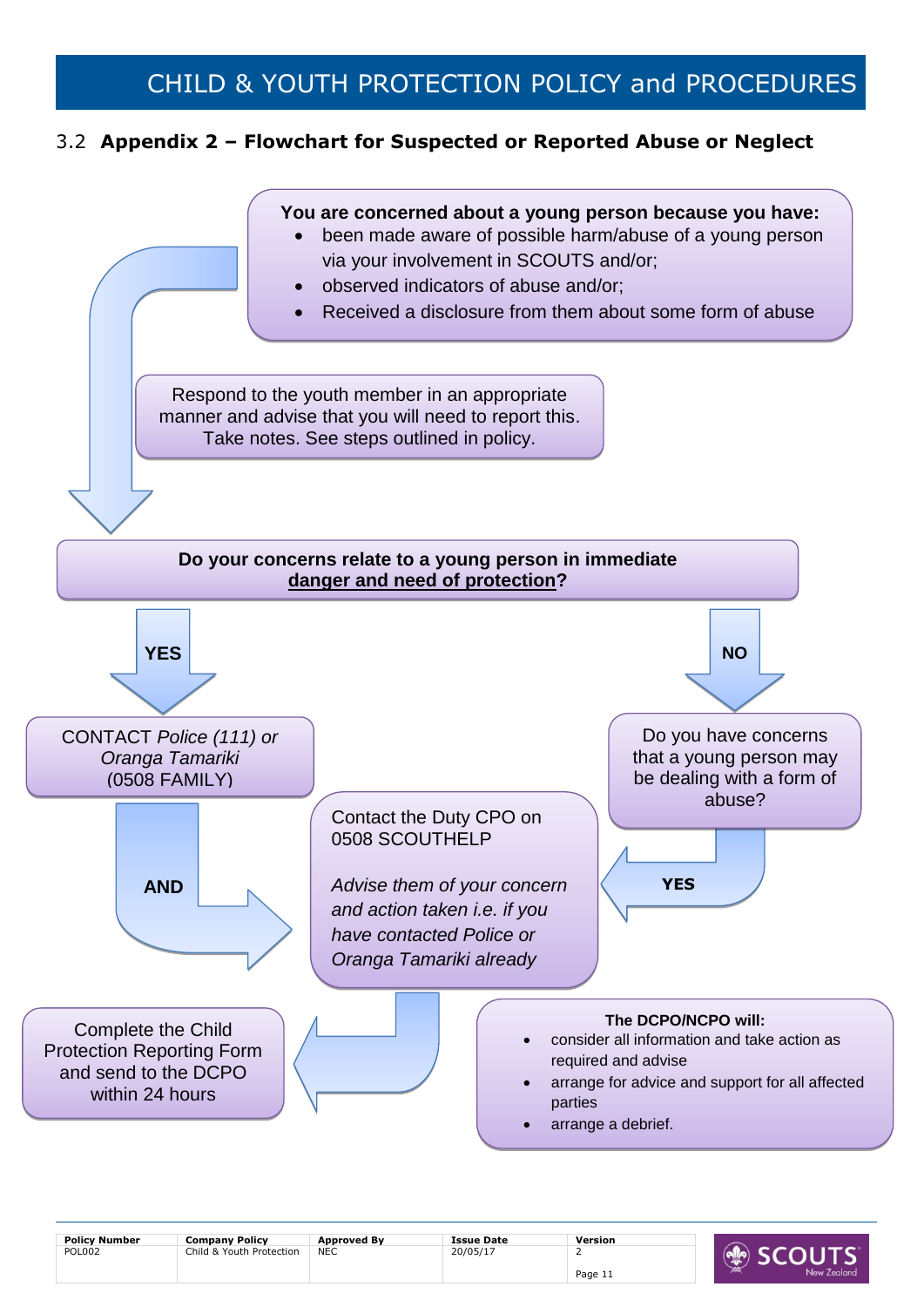### <span id="page-11-0"></span>3.3 **Appendix 3 - Child Abuse: Important Terms**

This section explains common terminology used in child protection. The Children, Young Persons and their Families Act, 1989, defines child abuse as "…the harming (whether physically, emotionally, or sexually), ill-treatment, abuse, neglect, or deprivation of any child or young person". The following definitions give context to the four types of abuse or neglect. *Appendices 4-5 provide examples of indicators of abuse or neglect and vulnerability factors that may increase exposure to risk for a young person.*

**Physical abuse** is a non-accidental act on a young person that results in physical harm, or the fabrication or inducement of illness.

**Emotional abuse** is the persistent emotional ill treatment of a young person such as to cause severe and persistent adverse effect on the young person's emotional development.

*Sexual Abuse* involves forcing or enticing a young person to take part in sexual activities of any kind. Sexual abuse occurs solely because of behaviours or decisions made by the person abusing and not because of any particular quality of a young person. A sexual relationship between an adult and a young person will always be wrong, unequal and unacceptable.

*Neglect* is the persistent failure or lack of action to meet a young person's basic physical and/or psychological needs, causing long term serious harm to the young person's health or development.

*Other useful Child & Youth Protection terms to be aware of include*:

*Cumulative harm* refers to the effects of patterns of circumstances and events in a young person's life which reduces their sense of stability, safety and wellbeing*.* Cumulative harm is compounded experiences of multiple events of abuse or layers of neglect. Constant daily impact on the young person can be profound and exponential, covering multiple dimensions of their life.

*Grooming* is when someone builds an emotional connection with a young person to gain their trust for the purposes of sexual abuse or exploitation.

- young people can be groomed online or in the real world, by a stranger or by someone they know - for example a family member, friend or professional
- groomers may be male or female and can be any age (including close to the young person's age)
- many young people do not understand that they have been groomed, or that what has happened is abuse.

**Intimate partner violence**<sup>1</sup> refers to any behaviour within an intimate relationship that causes physical, psychological or sexual harm to those in the relationship. Such behaviour includes:

- acts of physical aggression such as slapping, hitting, kicking, and beating
- psychological abuse such as intimidation, constant belittling, and humiliating
- forced intercourse and other forms of sexual coercion
- Various controlling behaviours such as isolating a person from their family and friends, monitoring their movements, and restricting their access to information or assistance.

*Vulnerability* - young people are naturally vulnerable to people more powerful than they are. Some young people in certain situations can be more at risk than others. *Appendix 5 outlines some vulnerability factors to be aware of.*

-



<sup>1</sup> <https://nzfvc.org.nz/content/intimate-partner-violence>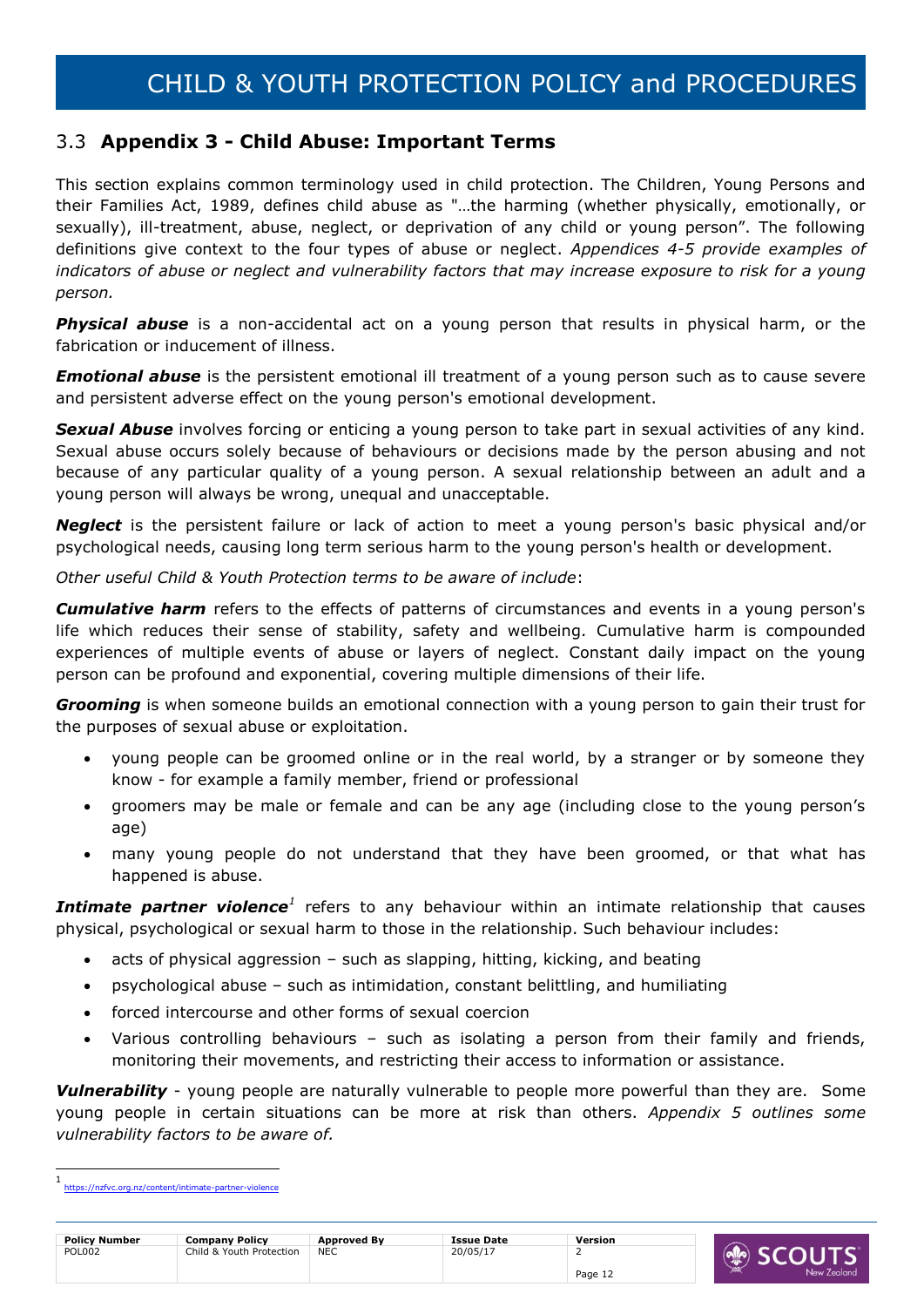### <span id="page-12-0"></span>3.4 **Appendix 4 – Indicators of Abuse or Neglect**

Indicators that can point to possible abuse can be physical or behavioural. Indicators do not necessarily prove that a young person has been harmed. They are clues that alert us that abuse may have occurred and that a young person may require help or protection. Sometimes indicators can result from life events which do not involve abuse. For example – divorce, accidental injury, the arrival of a new sibling etc. Please note that there may be more than one indicator present.

### **Physical Abuse Physical indicators** •questionable or unexplained bruises, burns, welts, bite marks, cuts/lacerations, fractures, abrasions, redness, swelling •torn, stained, bloody clothing •poor hygiene e.g. dirty and smells •unusual sickness (e.g. from poisoning) **Behavioural indicators** •wary of adults or of a particular

- individual
- •is violent to animals or other children •is dressed inappropriately to hide
- bruises or other injuries •may be extremely agressive or extremely withdrawn
- •cannot recall how the injuries occured or gives inconsistent explanations

#### **Indicators in Adult Behaviour**

- •may be vague about the details of the cause of injury and the account of the injury may change from time to time
- •may blame the incident on a sibling, friend, relative or the injured young person themselves
- •threats or attempts to injure a young person
- •Is aggressive towards a young person in front of others
- •may delay in seeking medical attention for the young person
- •fabricating or inducing illness

### **Emotional Abuse Physical indicators**

- •bed-wetting or bed soiling that has no medical cause
- •frequent psychosomatic complaints (e.g. headaches, nausea, abdominal pains)
- •prolonged vomiting or diarrhoea
- •has not attained significant developmental milestones
- •dressed differently from other children in the family
- •has deprived physical living conditions compared with other children in the family

### **Behavioural indicators**

- •unusual fears and sudden mood changes or behaviour
- •eating disorders
- •nervousness, watchfulness
- •suffers from severe developmental gaps
- •severe symptoms of depression, anxiety, withdrawal or aggression
- •severe symptoms of self destructive behaviour – self harming, suicide attempts, engaging in drug or alcohol abuse
- •overly compliant; too well-mannered; too neat and clean
- •displays attention seeking behaviours or displays extreme inhibition in play
- •when at play, behaviour may model or copy negative behaviour and language used at home

•runs away

### **Indicators in Adult Behaviour**

- •constantly calls the young person names, labels the young person or publicly humiliates the young person
- •continually threatens the young person with physical harm or forces the young person to witness physical harm inflicted on someone else
- •has unrealistic expectations of the young person, or imposition of age or developmentally inappropriate expectations
- •involves the young person in "adult issues", such as separation or access issues
- •keeps the young person at home in a role of subservient or surrogate parent
- •behaviours that are isolating, corrupting, exploiting, terrorising

| <b>Policy Number</b> | <b>Company Policy</b>    | <b>Approved By</b> | <b>Issue Date</b> | Version |                  |
|----------------------|--------------------------|--------------------|-------------------|---------|------------------|
| <b>POL002</b>        | Child & Youth Protection | <b>NEC</b>         | 20/05/17          |         | <b>AND SCOUT</b> |
|                      |                          |                    |                   | Page 1. | New Zeala<br>ДW  |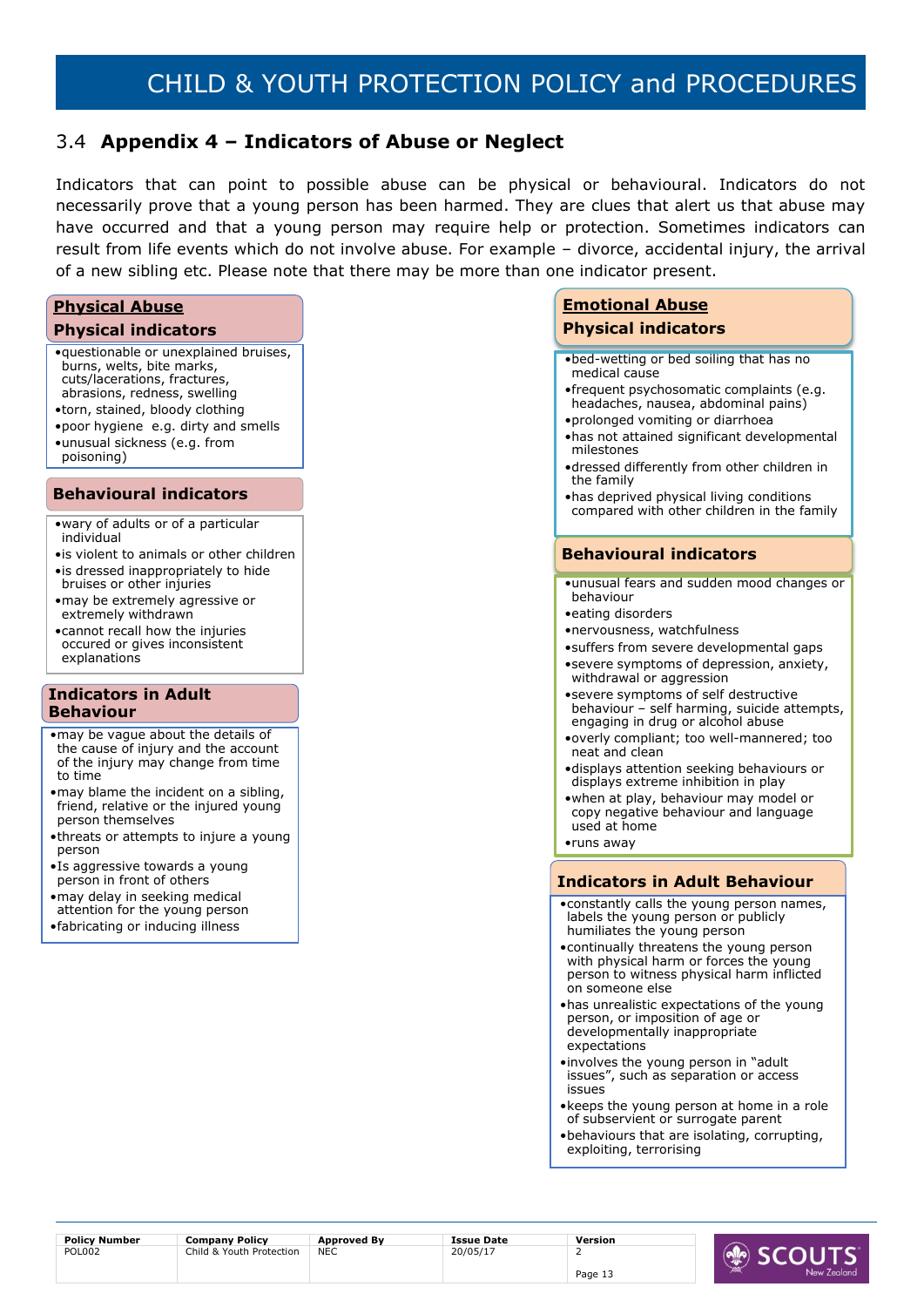## **Sexual Abuse**

#### **Physical indicators**

- •torn, stained, bloody underclothing •complaints about genital/anal areas (eg unusual or excessive itching or pain)
- •blood in urine or faeces
- •sexually transmitted infections
- •nightmares and bedwetting
- •poor hygiene e.g. dirty and smells

### **Behavioural indicators**

- •bizzare, sophisticated or unusual sexual knowledge or fixation on sex
- •age-inappropriate sexual play with toys, self, others
- •inappropriate sexual language
- •comments such as 'I've got a secret' or 'I don't like xx person'
- •fire lighting by boys
- •fear of certain places such as bedroom or bathroom
- •eating disorders
- •promiscuity or prostitution
- •uses younger children in what appear like sexual acts
- •tries to make self as unattractive as possible

### **Indicators in Adult Behaviour**

- •demonstrates physical contact or affection to a young person which appears sexual in nature or has sexual overtones
- •may be unusually over-protective of a young person
- •is jealous of a young person's relationships with peers or other adults or is controlling of the young person •may favour the victim over other young
- people

### **Neglect**

### **Physical indicators**

- •poor hygiene e.g dirty and smells
- •extreme hunger or malnourishment
- •inappropiate dress for the weather •lack of supervision or left alone for
- extended periods of time
- •not engaged in education, scavenging, compulsive stealing, running away
- •persistent fatigue
- •may have persistent skin disorders or rashes resulting from improper care or hygiene

#### **Behavioural indicators**

- •demonstrates severe lack of attachment to adults
- •poor school attendance or performance •poor social skills
- •may steal food
- •is very demanding of affection or attention
- •has no understanding of basic hygiene

### **Indicators in Adult Behaviour**

- •fails to provide for young person's basic needs, such as housing, nutrition, medical and psychological care
- •fails to enrol a young person in school or permits truancy
- •leaves the young person at home alone frequently
- •is overwhelmed with own problems and puts own needs ahead of the young person's needs.

*Please note that a young person may make a disclosure that may be vague and in language appropriate to their age.*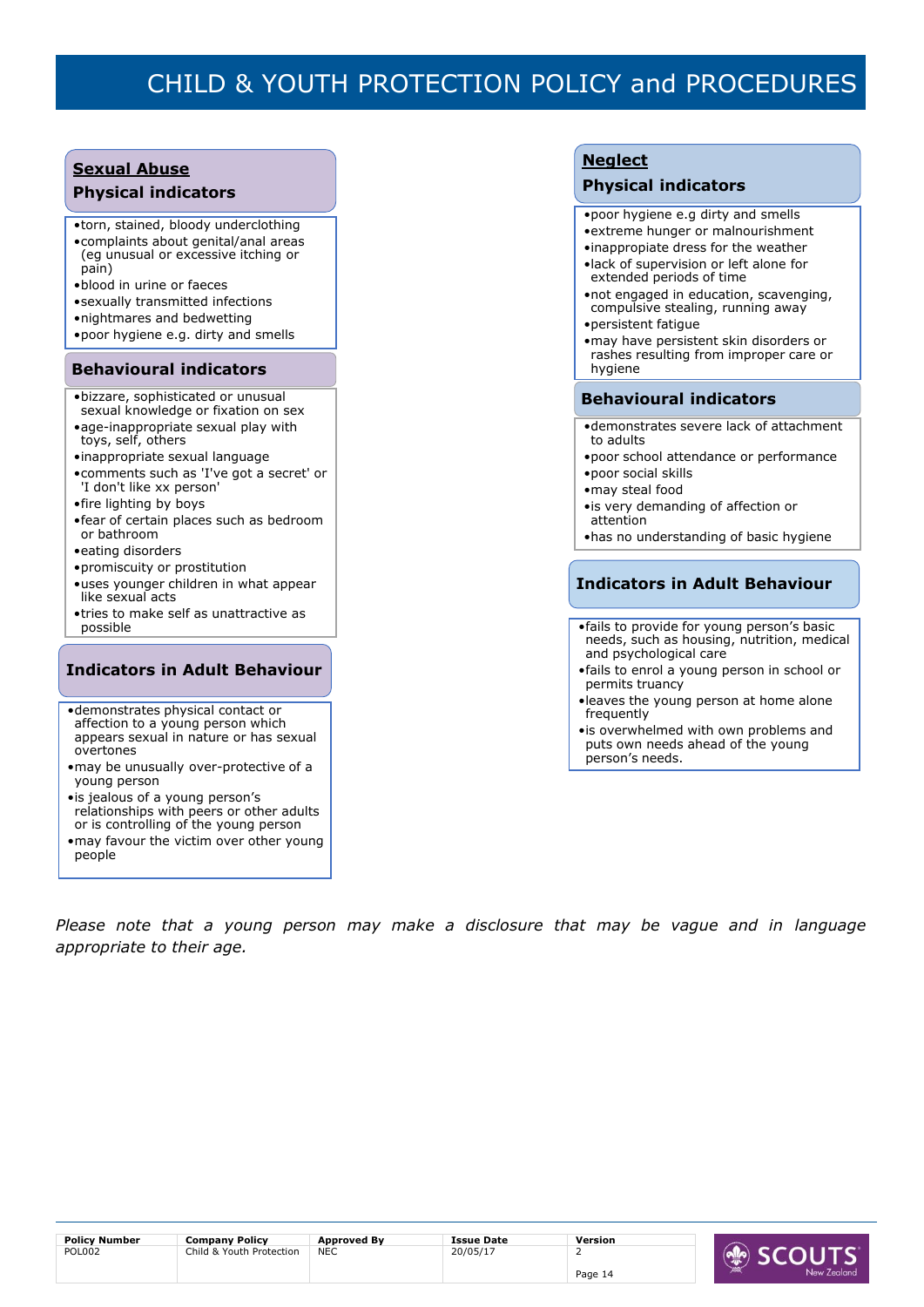### <span id="page-14-0"></span>3.5 **Appendix 5 – Vulnerability Factors**

There are vulnerability or risk factors that lower a young person's defences against abuse and make them less able to protect themselves or get the help they may need. Having an awareness of these can go some way to recognizing when a young person may be at risk of harm or abuse.

### **Risk Factors for Young People**

The factors below can increase risk for abuse and are not necessarily considered to be causes of child sexual abuse; sexual abuse can occur without any of these factors present. These traits are not predictors or indicators of sexual abuse, but rather aspects of a young person's life that can make them more vulnerable. When several of the factors below are true, a young person may be less able to see a sexual violation as unacceptable, less able to find the resources to get protection, or perhaps even more willing to tolerate the sexual interaction in exchange for whatever it is they might be offered – protection, love, privileges, treats, friendship or money.

Some examples of risk factors in a young person's environment or household:

- settings where secrecy is frequently permitted or encouraged
- significant stress in family (death, current divorce, or job loss)
- children being viewed or talked about in adult sexual terms
- witnessing situations where sex is exchanged for money, drugs, privileges or protection
- alcohol abuse/misuse or illegal drug use in the home
- domestic violence in the home

-

repeated exposure to other forms of violence.

### *Risk factors in a young person's relationships:*

- Weak or absent ongoing connection to a trusted safe adult
- Young person sees themselves as not deserving protection or respect
- Young person feels emotionally isolated or neglected
- Developmental challenge or disability in the young person or other family members
- Young person is expected to fill the emotional or intimate needs of adults
- Young person is a victim of physical or emotional abuse. <sup>2</sup>

<sup>&</sup>lt;sup>2</sup> Acknowledgement to Stop It Now - <http://www.stopitnow.org/ohc-content/understanding-what-makes-kids-vulnerable-to-being-sexually-abused>

| <b>Policy Number</b> | <b>Company Policy</b>    | <b>Approved By</b> | <b>Issue Date</b> | Version |
|----------------------|--------------------------|--------------------|-------------------|---------|
| POL002               | Child & Youth Protection | <b>NEC</b>         | 20/05/17          |         |
|                      |                          |                    |                   | Page 15 |